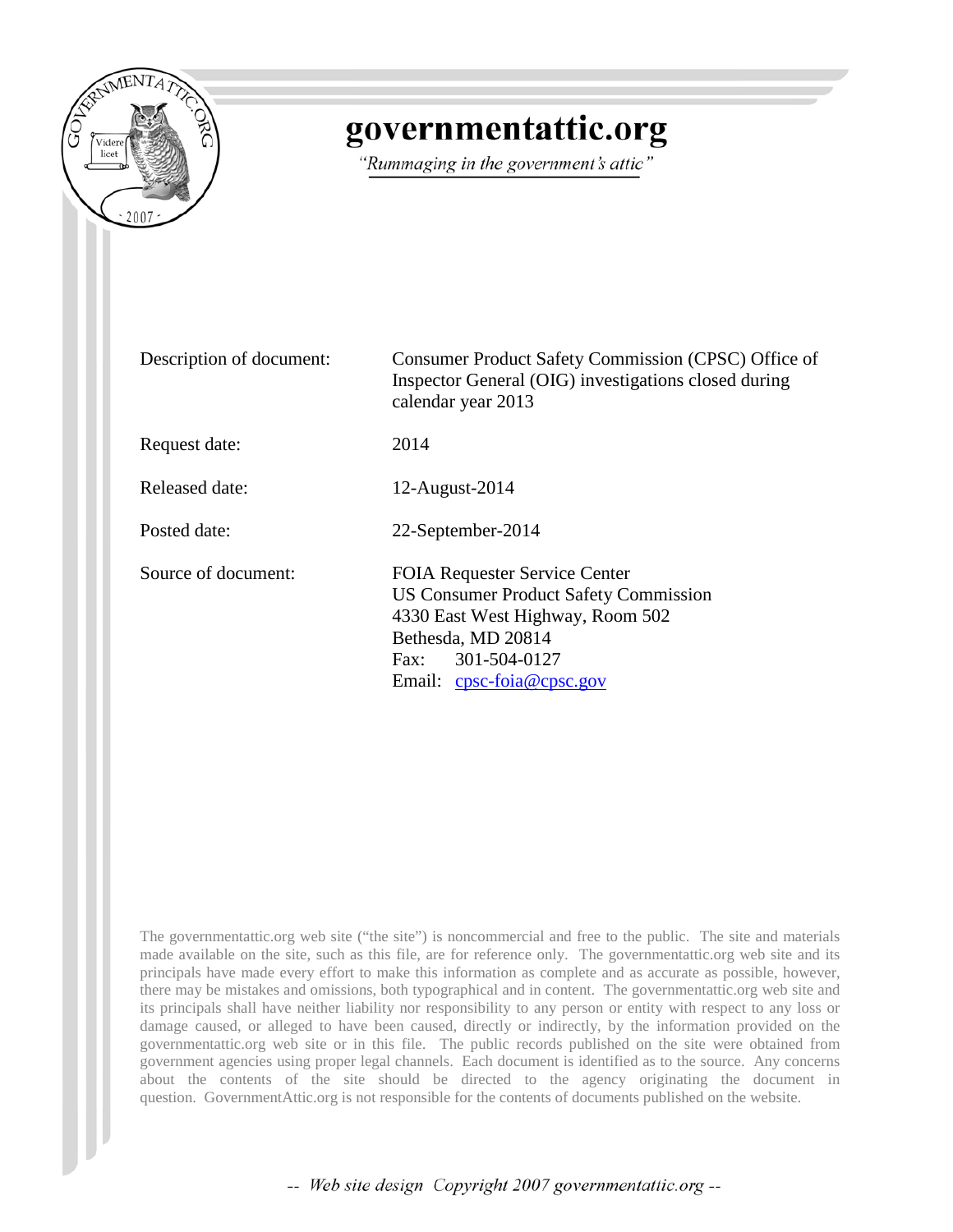

# **U.S. CONSUMER PRODUCT SAFETY COMMISSION 4330 EAST WEST HIGHWAY BETHESDA, MD 20814**

August 12, 2014

# **CERTIFIED MAIL - RETURN RECEIPT**

**RE:** Freedom of Information Act Request #14-F-00493: Request a copy of the final report, closing memo, referral memo, report of investigation, etc., associated with each CPSC Office of Inspector General Investigation closed during calendar year 2013

Thank you for your Freedom of Information Act ("FOIA") request seeking records from the U.S. Consumer Product Safety Commission ("Commission"). The information from the Commission files responsive to your request is enclosed. We have withheld the identities of the individuals identified in the records pursuant to FOIA Exemption 6, 5 U.S.C. § 552(b)(6), which provides for the withholding of personnel and medical files and similar files, the disclosure of which would constitute a clearly unwarranted invasion of personal privacy.

According to the Commission's FOIA regulations at 16 C.F.R. § 1015.7, a denial of access to records may be appealed within thirty (30) days of your receipt of this letter by writing to: **FOIA APPEAL,** General Counsel, ATTN: The Secretariat - Office of the Secretary, U.S. Consumer Product Safety Commission, 4330 East West Highway, Bethesda, Maryland 20814- 4408.

Processing this request, performing the file searches and preparing the information, cost the Commission \$35.00. In this instance, we have decided to waive all of the charges. This completes the processing of your request. Should you have any questions, contact us by letter, facsimile (301) 504-0127 or telephone (301) 504-7923 or e-mail addressed to cpscfoia@cpsc.gov.

Sincerely,

~Ef!:=.·~ ===.::-s--~

Alberta E. Mills Freedom of Information Officer The Secretariat - Office of the Secretary Office of the General Counsel

**Enclosure**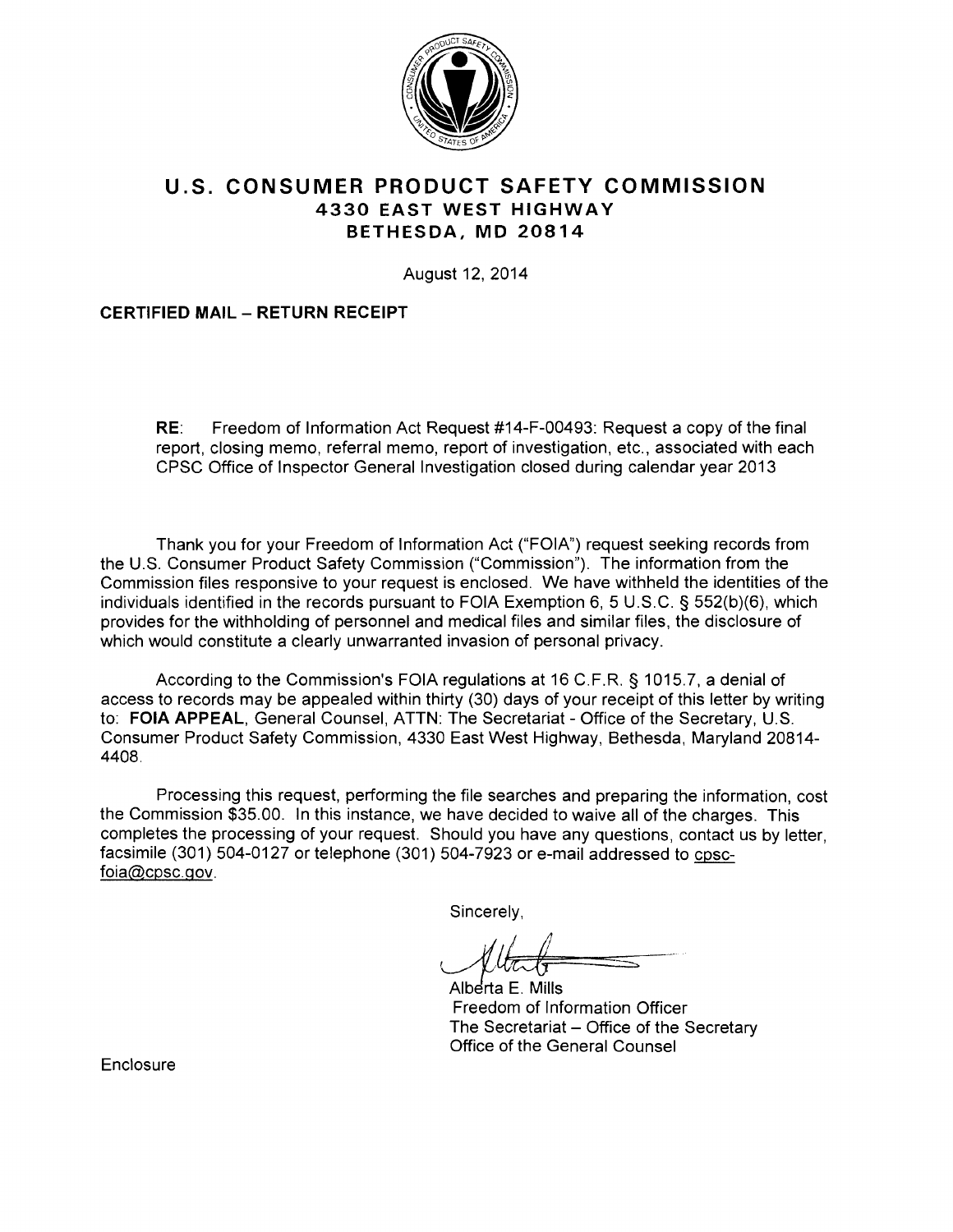Restricted

 $\mathcal{F}=\mathcal{F}(\mathcal{F})$  , where  $\mathcal{F}$ 

U.S. CONSUMER PRODUCT SAFETY COMMISSION Washington, D.C. 20814

> Office of the Inspector General Investigative Report

> > $\sim 10^{11}$  m  $^{-1}$

INVESTIGATION OF ALLEGATIONS OF IMPROPER AND ABUSIVE PURCHASES

April I9, 2013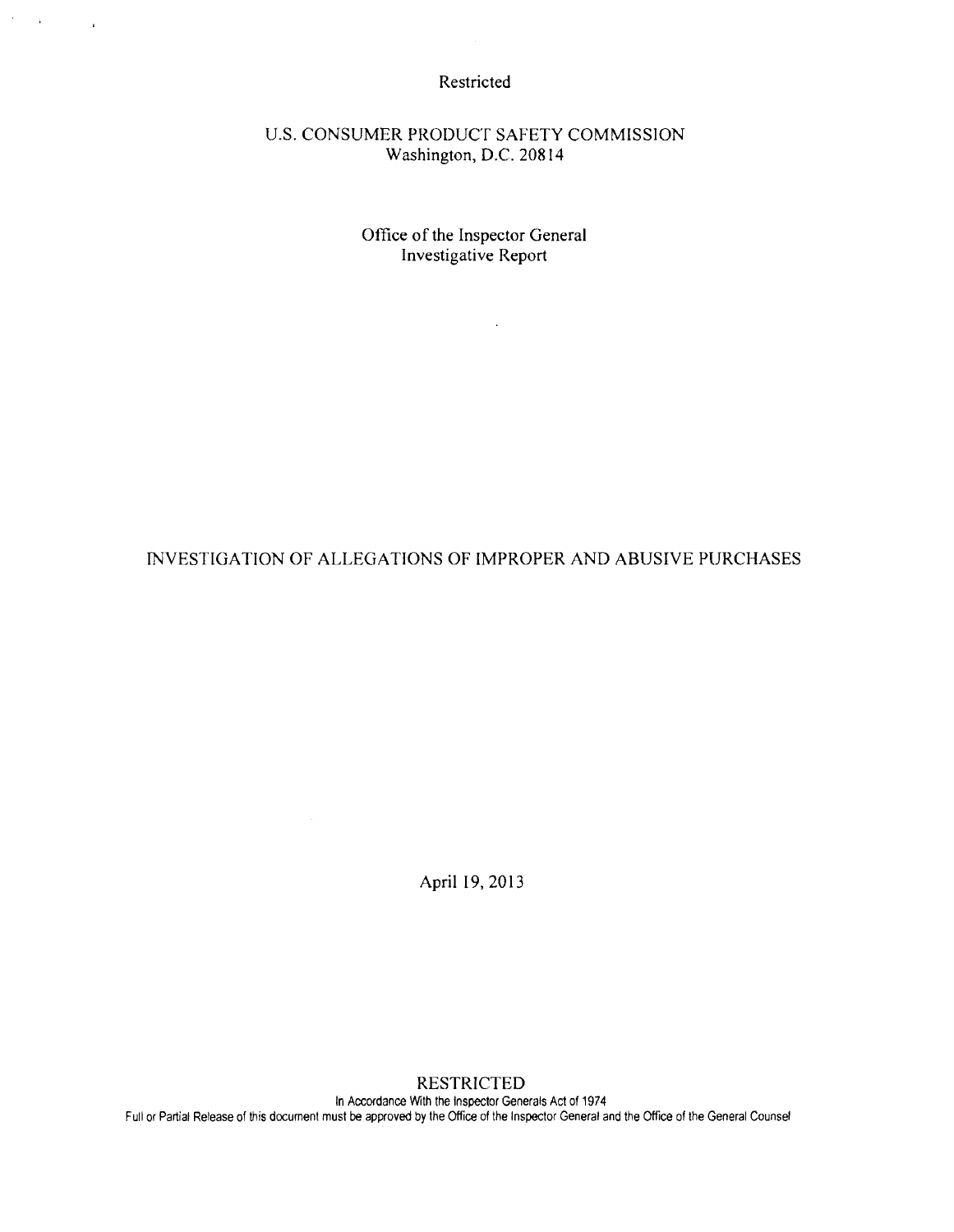Restricted

 $\mathcal{F}^{\mathcal{G}}_{\mathcal{G}}(k)$  and  $\mathcal{G}^{\mathcal{G}}_{\mathcal{G}}(k)$ 

## Office of the Inspector General Investigative Report Table of Contents

| <b>SUMMARY</b>                                                                                                                                                                                                                                                                                  | Page |
|-------------------------------------------------------------------------------------------------------------------------------------------------------------------------------------------------------------------------------------------------------------------------------------------------|------|
| PURPOSE AND SCOPE                                                                                                                                                                                                                                                                               |      |
| <b>METHODOLOGY</b>                                                                                                                                                                                                                                                                              |      |
| <b>BACKGROUND</b>                                                                                                                                                                                                                                                                               |      |
| <b>FINDINGS</b>                                                                                                                                                                                                                                                                                 | 3    |
| CONCLUSION                                                                                                                                                                                                                                                                                      | 5    |
| <b>ATTACHMENTS</b><br>1. Anonymous Complainant, MFR<br>Summarized Statement<br>$\overline{2}$ .<br>3.<br>Summarized Statement<br>Summarized Statement<br>4.<br>5.<br>Summarized Statement<br>, Summarized Statement<br>6.<br>7. Property Management System Print Out<br>and Accompanying E-mail |      |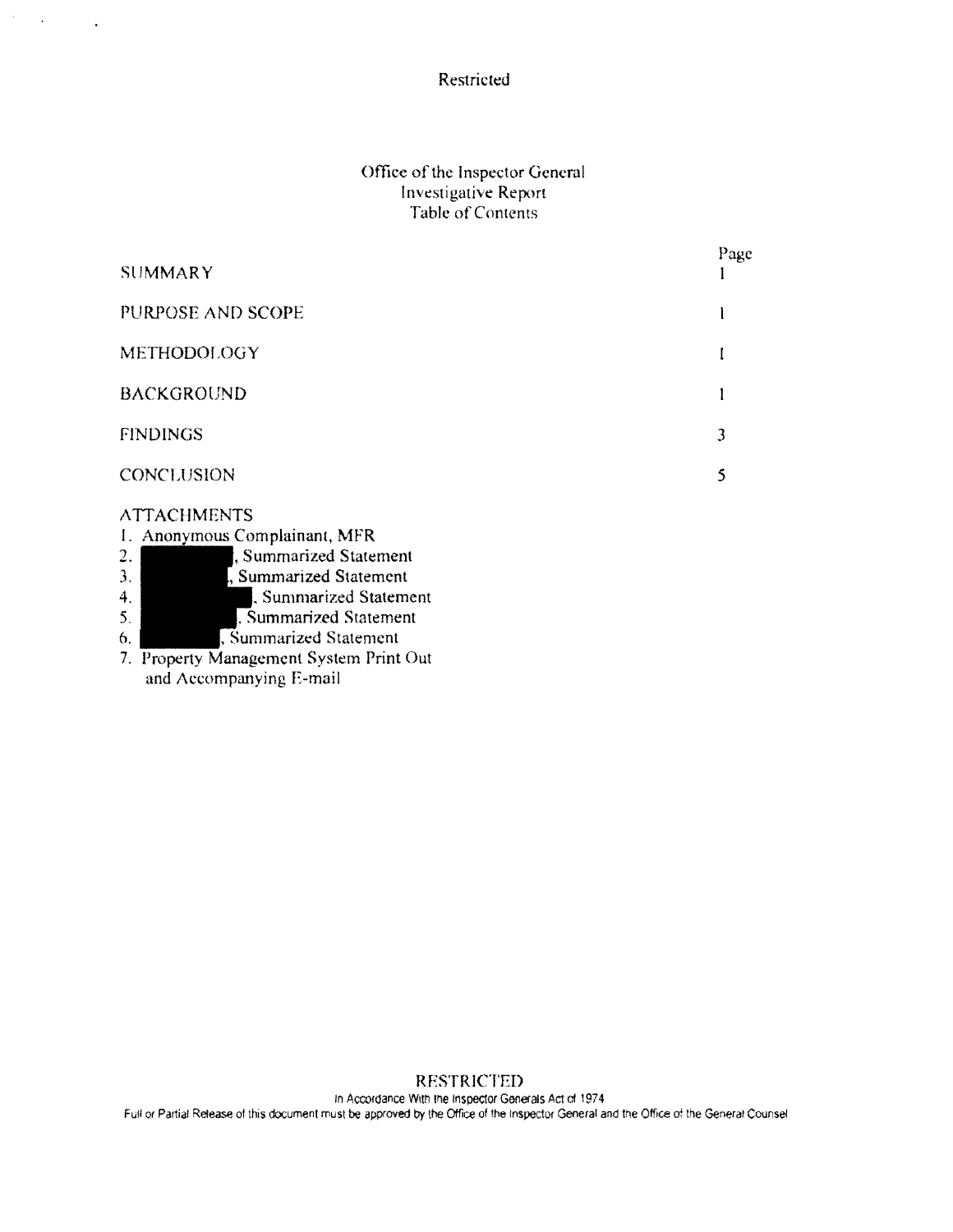## t:.s. CONSUMER PRODUCT SAFETY COMMISSION Bethesda MD 20814

## Office of the Inspector General Investigative Report

## INVESTIGATION OF ALLEGATIONS OF ADMINSTRATIVE MISCONDUCT

**SUMMARY:** Between on or about February 27. 2009 and on or about July 7. 2010 the Office of Information and Technology Services (EXIT) purchased 19 iPhones for testing. The decision making processes regarding the selection of the iPhone for testing and the number to be acquired were both undocumented but appear on their face to be reasonable. However, the manner in which the iPhones were acquired was improper and the iPhones were not entered into the CPSC's property management system (PMS) as required by CPSC directives.

**Pl!RPOSE AND SCOPE:** The purpose of this investigation was to detennine the facts and circumstance surrounding the alleged violations of CPSC and Federal policies and regulations by the Office of Information and Technology Services.

**METHODOLOGY:** The Office of the Inspector General conducted an administrative investigation into the individuals and circumstances surrounding the alleged misconduct. Documents relevant to the alleged misconduct (financial records, credit card statements. e-mails. etc.) were reviewed. The subject of the investigation and various witnesses were informed of their rights and responsibilities regarding the investigation and then interviewed. The subject and the other witnesses were then given an opportunity to review and edit a summary of their interviews. This summary was then sworn to and signed.

**BACKGROUND:** This investigation was initiated to inquire into the validity of allegations that the subject inappropriately directed the purchase of iPhones, issued them to "selected IT staff· (NFI). and failed to have the iPhones entered into the property management system (PMS). These allegations were made by a complainant who wished to remain anonymous. The complainant indicated fear that he would lose his job if his identity became known to agency management. (See Atteh 1)

During all times relevant to this investigation, subject served as the of the CPSC and the form the form of Information and Technology Services.

The initial recommendation to purchase the iPhones was not made by subject, but by  $\blacksquare$ , at that time a senior official in EXIT, proposed that iPhones be tested because the For the initial recommendation to purchase the iPhones was not made by subject, but by  $\blacksquare$ .<br>The initial recommendation to purchase the iPhones was not made by subject, but by  $\blacksquare$ , at that time a senior official in EX they were the Blackberries the agency was using. (At1chs 2-3)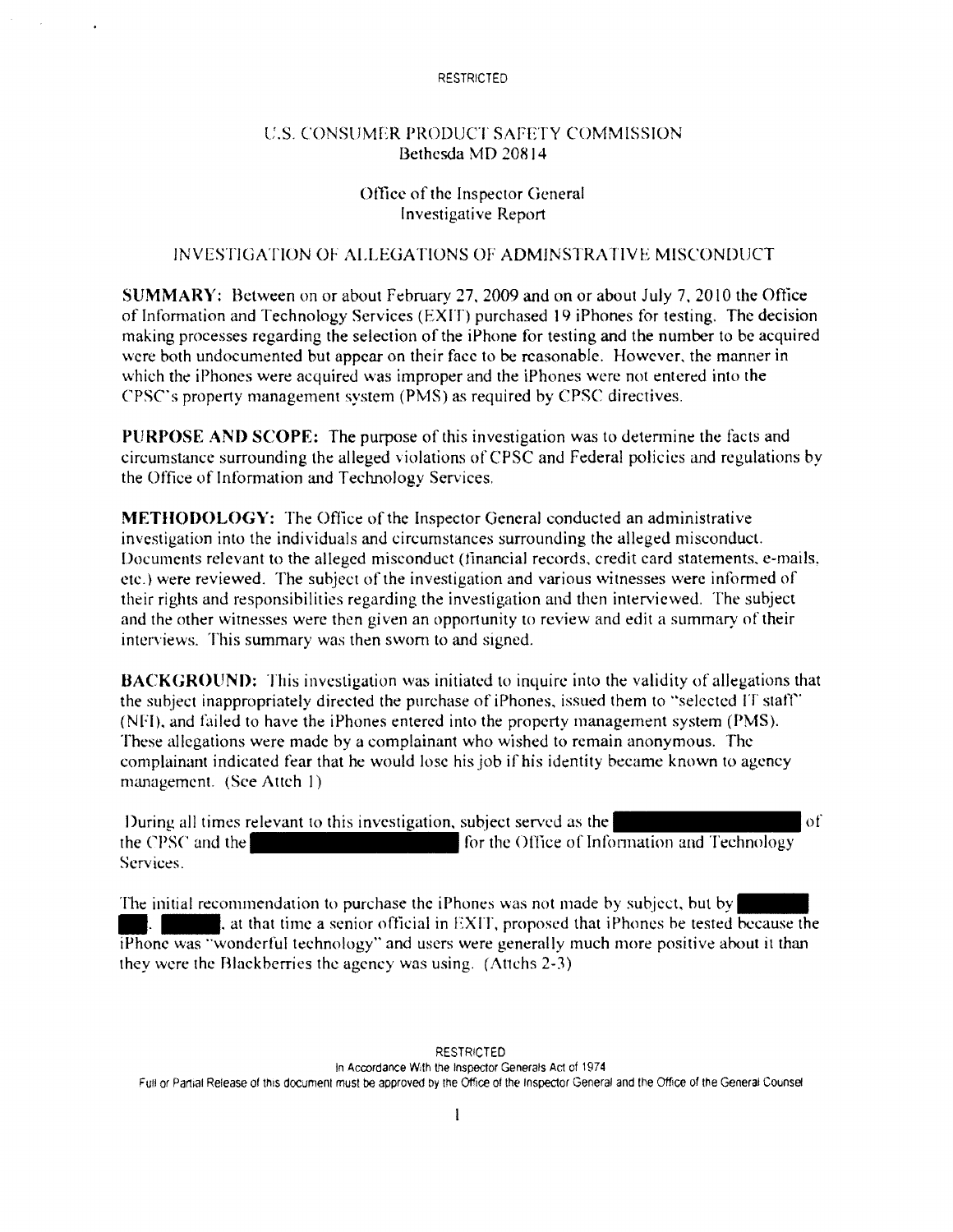On or about February 27, 2009, at the direction of  $\vert$ , the CPSC purchased 7 iPhone  $3s<sup>1</sup>$ . According to all witnesses interviewed who were aware of the rationale for the purchase. this was done to test the possibility of using iPhones to replace the Blackberry telecommunication devices currently used by the agency. (Attchs 4-5)

In order to use/test the iPhones the agency had to have a data plan. Data plans for iPhones, at that time, were only being offered through ATT; so EXIT contracted with ATT to provide a data plan.  $(Attchs 5-6)$ 

plan. (Attchs 5-6)<br>The iPhones were issued to IT managers (6) and to<br>the individual responsible for managing mobile devices (such as the iPhone). The decision to issue them to IT managers was reportedly based on the desire to have a variety of users all of whom had backgrounds in IT.  $(Atch 6)$ 

. indicated that although was clear that the reason for the purchase of the iPhones was to test them as a possible replacement lo the Blackberry, there was never a formal project plan and they were never directed to develop a formal testing plan<sup>2</sup>. (Attch 3)

On two occasions,  $\vert$  made the decision to replace the iPhones in the agency's possession with newer models. Thus the original iPhone 3s were replaced by iPhone 3GSs and they in tum with iPhone 4s. These upgrades did not feature any particular advantage in terms of security. However, in each ease the model replaced was no longer going lo be produced or maintained by Apple. has indicated that he wanted to make sure that the test platform used by the CPSC was a version of the iPhone that would actually be in production at the time of the switch from Blackberry to iPhone<sup>3</sup>. (Attchs 3-6)

The lack of documented test results or a formal testing plan makes it impossible to say exactly what use was made of the iPhones. However, it appears that the testing consisted primarily of EXIT using the iPhoncs to sec if they could receive and tmnsmit e-mails on "Exchange," the CPSC's mail server at the time<sup>4</sup>. They also tested the security settings to try and see if they could be made compatible with agency requirements. Two distinct problems were found with the adoption of the iPhoncs. First, the iPhones could not he encrypted to the standards required by the Federal Government as established by the National Institute of Standards and Technology in their puhlication FIPS 140-2. Second, there were problems with device management. Device management is the ability to remotely control the devices to monitor, install software and if necessary (due to loss or theft) delete all infonnation from them. In the words of one witness,

 $\frac{1}{2}$  Initially, four iPhone 3s were purchased. Shortly thereafter three more were purchased.<br>  $\frac{2}{3}$  This was cooberated by a number of other witnesses.<br>  $\frac{1}{3}$  There were some additional costs to the agency ge because at the time of the upgrade the iPhone 4 has not been phiced on the GSA schedule and therefore by switching to the iPhone 4 the agency lost a discount that GSA had negotiated on iPhone 3 accounts. Given the number of iPhones involved and the limited nature of the pilot project, these amounts were de minimis.

<sup>~</sup>Ultimately, after modifications were made to the agency's server, they were able to do so.

**RESTRICTED** 

In Accordance With the Inspector Generals Act of 1974

Full or Partial Release of this document must be approved by the Office of the Inspector General and the Office of the General Counsel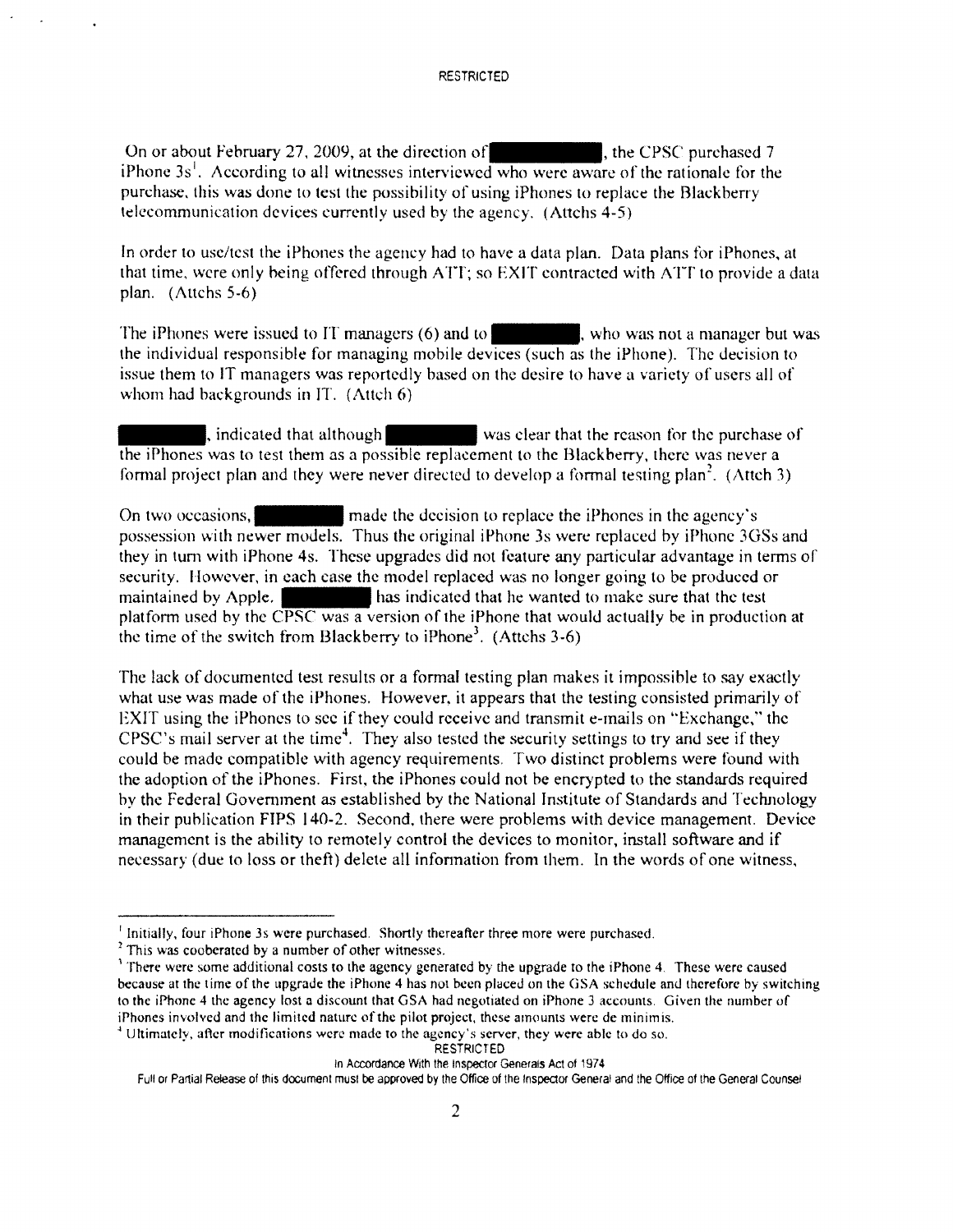RIM, the maker of Blackberry, has a number of issues with the functionality of their devices, but they could not he beat for device management. (Attchs 2-4, 6)

There was some disagreement amongst the witnesses as to the decision to not enter the iPhones into PMS. None of the managers interviewed remembered making an affirmative decision to not enter the iPhones into the PMS system. However, recalled that he asked and about entering them into the PMS system and was told that they did not want to put them in PMS because they were only going to have them a few months<sup>5</sup>. Ordinarily, responsibility for entering new equipment into PMS would rest with the property custodians and not senior managers. (Attchs 2-4. 6)

EXIT still has the iPhones and used them relatively recently when they were working on issues related to the implementation of \Vi-Fi access to the CPSC network within the CPSC Headquarters building. They could also be used as iPods (i.e. as storage devices) but management wanted to make sure that they were not misused, so once testing was stopped and the data plan cancelled they locked them  $up<sup>6</sup>$ . (Attch 6)

When using the purchase card, CPSC employees must comply with both the Government wide regulations applicable to all Federal employees and with CPSC specific regulatory guidance. Although the CPSC has recently revised its regulations regarding he purchase card program (CPSC Directive 1540.1, *Government-wide Purchase Card program*, and its Appendix 1540.1a, *Purchase Card Handbook)* the incidents which are the subject of this investigation occurred prior to these revisions and thus were subject to the regulations in place at the times in question.

**FINDINGS:** There is very little dispute over facts of the case.

## **1. Subject directed the purchase of the iPhones and associated data plans. The purchase of**  the iPhones and associated data plans with a purchase card was an improper purchase, but **not an abusi\'c one.**

The purchases of the iPhones (both the initial purchase and the later upgrades) and the associated data plans were improper in that they violated the version of CPSC Directive 1540.1 in effect at the time of the purchases.

OMB Circular A-123, Appendix B, Section 4.6, defines an "improper purchase" as, "... any purchase that should not have been made ... under statutory. contractual, administrative, or other legally applicable requirements .... " GAO Report 08-333 offers a similar definition of improper purchases, "... those purchases that although intended for government use, are not permitted by law, regulation, or government/agency policy."

#### RESTRICTED

#### In Accordance With the Inspector Generals Act of 1974

Full or Partial Release of this document must be approved by the Office of the Inspector General and the Office of the General Counsel

 $<sup>5</sup>$  Although the iPhones were ultimately kept substantially longer than a "few months" due to the lack documentation</sup> it is impossible to determine how long the agency intended to keep them at the time they were purchases.

 $^6$  They were, as alleged, locked in the desk of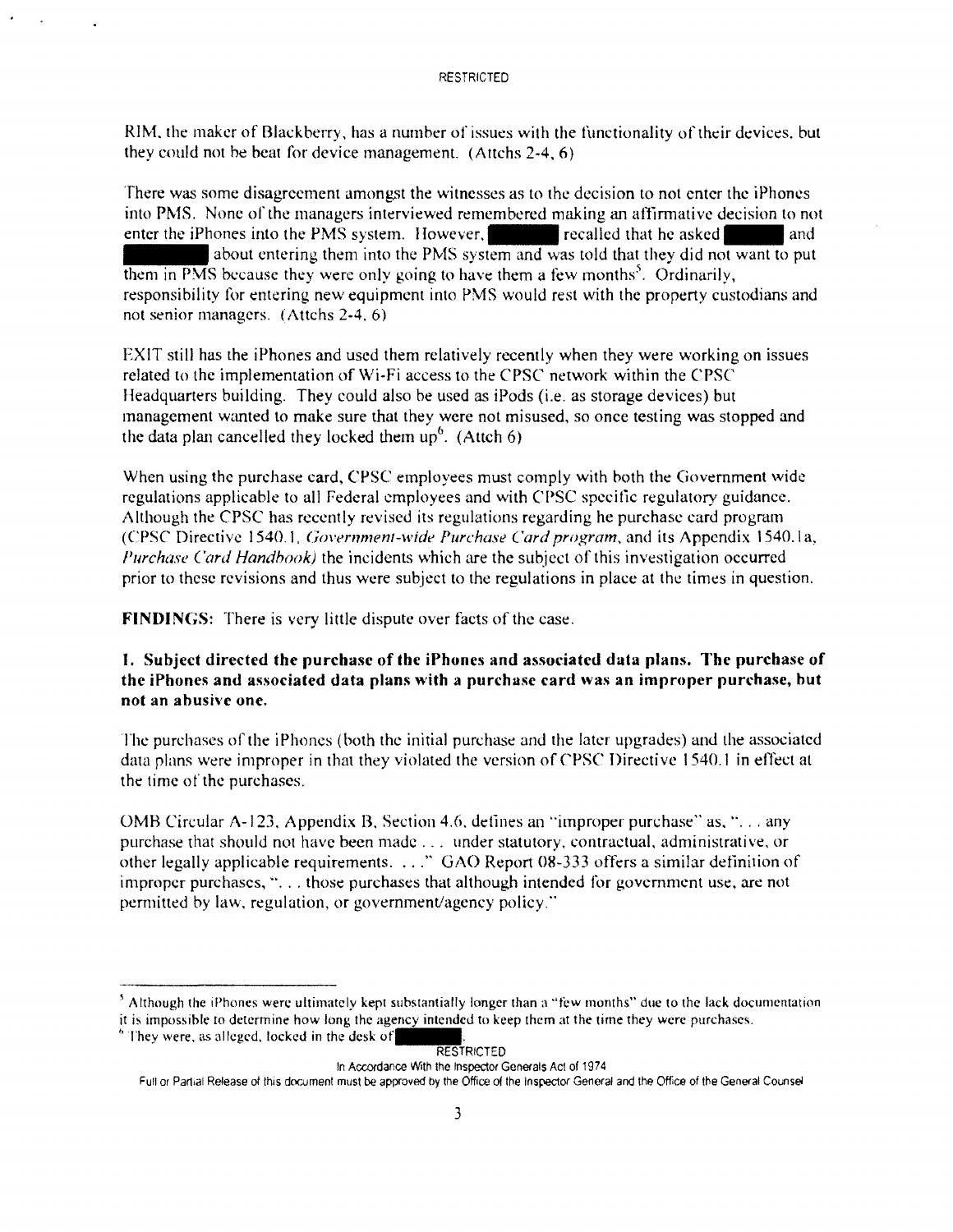CPSC Directive 1540.1 governs the CPSC's purchase card program. The version of this directive in force at the time in question contained a prohibition against CPSC employees using the purchase card to acquire telecommunications services or supplies. Although, the directive contained no definition of the term "telecommunication," the most common definitions (Webster's Dictionary, Wikipedia, etc.) refer to "communication at a distance" and "technology that deals with telecommunication" which would appear to cover telephones and their associated data plans, including the iPhone. As such, their purchase violates the agency's regulation governing the use of the purchase card and is by definition, "improper."

GAO Report 08-333 defines "abusive purchases" as follows: "... where the conduct of a government organization, program, activity, or function fell short of societal expectations of prudent behavior ... examples of abusive purchases (included) where the cardholder ( 1) purchased goods or services at an excessive cost *(e.g.,* gold plated), or (2) purchased an item for which government need was questionable."

Although, as noted above, the purchases of the iPhones were improper, there is no evidence to indicate that they were abusive. This determination was complicated by the agency's failure to document either the initial decision to purchase the iPhones or the testing plan/test results. However, all of the witnesses were consistent in their explanations of the rationale for the purchase of the iPhones (testing them as potential replacements for the Blackberry) and were able to explain the results of the testing and the rationale for the project being cancelled (the iPhones inability to meet agency security and device management requirements). Based on the evidence available, the purchase of the iPhones did not involve an excessive cost or a questionable need.<sup>7</sup>

## 2. **The decision to issue the iPhones to the seven individuals in question was reasonable.**

This determination was complicated by the agency's lack of written documentation. However, all of the witnesses were consistent in their explanations of the rationale for the issuing of the iPhones and the explanation given was reasonable. These individuals all had IT backgrounds and as supervisors qualified to have Blackberry devices issued under existing agency policies.

3. **The iPhones should have been entered into the property management system (PMS) but were not.** Appendix A to CPSC Directive 820.1, states that:

ITEMS ACQUIRED BY GOVERNMENT CREDIT CARD. Accountable property (property with an acquisition cost of \$500 or more) and "sensitive property",  $\ldots$ purchased with a Government credit card must be entered into the Personal Property Management System. Credit card holders are required to submit to their property custodians the description of the item, make, model serial number, manufacturer's date (when provided), date of receipt, and unit cost. In addition, credit card holders must provide the property custodian a copy of the credit card monthly statement,

**RESTRICTED** 

In Accordance With the Inspector Generals Act of 1974

<sup>&</sup>lt;sup>7</sup> The iPhones were purchases at market cost and in commonly used configurations.<br><sup>8</sup> Sensitive Property is defined as property costing between \$100 and \$499 that, because of its appeal, is subject to theft, loss, or conversion to personal use, is subject to the accountability and control procedures of accountable property. The iPhones unquestionably qualify.

Full or Partial Release of this document must be approved by the Office of the Inspector General and the Office of the General Counsel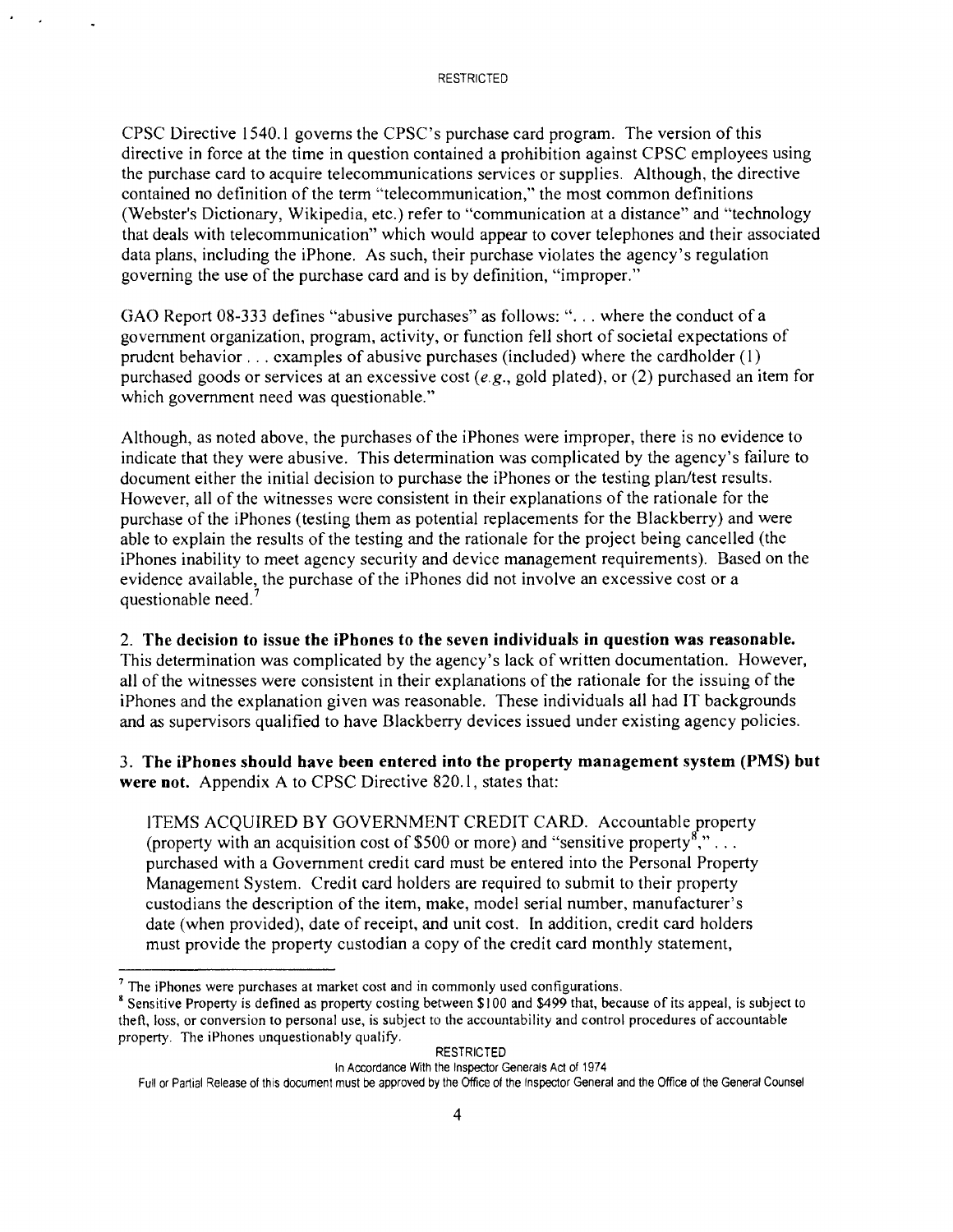annotated with the description and unit cost of each item purchased (a separate sheet can be provided when multiple items are purchased). The property custodian must initiate actions to enter the new items in the property system within three (3) working days of receipt. This procedure will facilitate the identification/matching of accountable property purchased with credit cards.

As of the time of this investigation, the iPhones had not been entered into the PMS system. Thus, for more than four years, the iPhones remained unaccounted for by the agency. (Attch 7)

**CONCLUSION:** The standard of proof applicable in an administrative proceeding is "preponderance of the evidence" (5 U.S.C. 7543). That standard of proof has been met and, as detailed above, it has been established that:

1. Subject violated the version of CPSC Directive 1540.1 in effect at the time in question, by authorizing the purchase of iPhones via purchase card.

2. The process used to determine to whom the iPhones were issued was reasonable.

3. Agency rules were violated when the iPhones were not entered into the property management system.

## **RECOMMENDATIONS:**

 $\mathbf{r}$ 

I. A copy of this report of investigation should be provided to the Executive Director so that he can determine what administrative action, if any, it is appropriate to take regarding subject's regulatory violations.

2. Appropriate administrative action should be taken to ensure that EXIT complies with CPSC Directive 820.1 and promptly enters both the previously purchased iPhones and any newly purchases equipment into PMS.

**ADDENDUM:** Corrective Action regarding a number of these recommendations may have already been taken as a result of the recent purchase card audit. It should also be noted that although this investigation took place after the issuance of the purchase card audit report, the actual violations of policy took place before that audit was issued to agency management. As a result of said audit, the agency has revised its regulations governing the purchase card program and these revisions should be taken into account while determining the appropriate administrative action to take.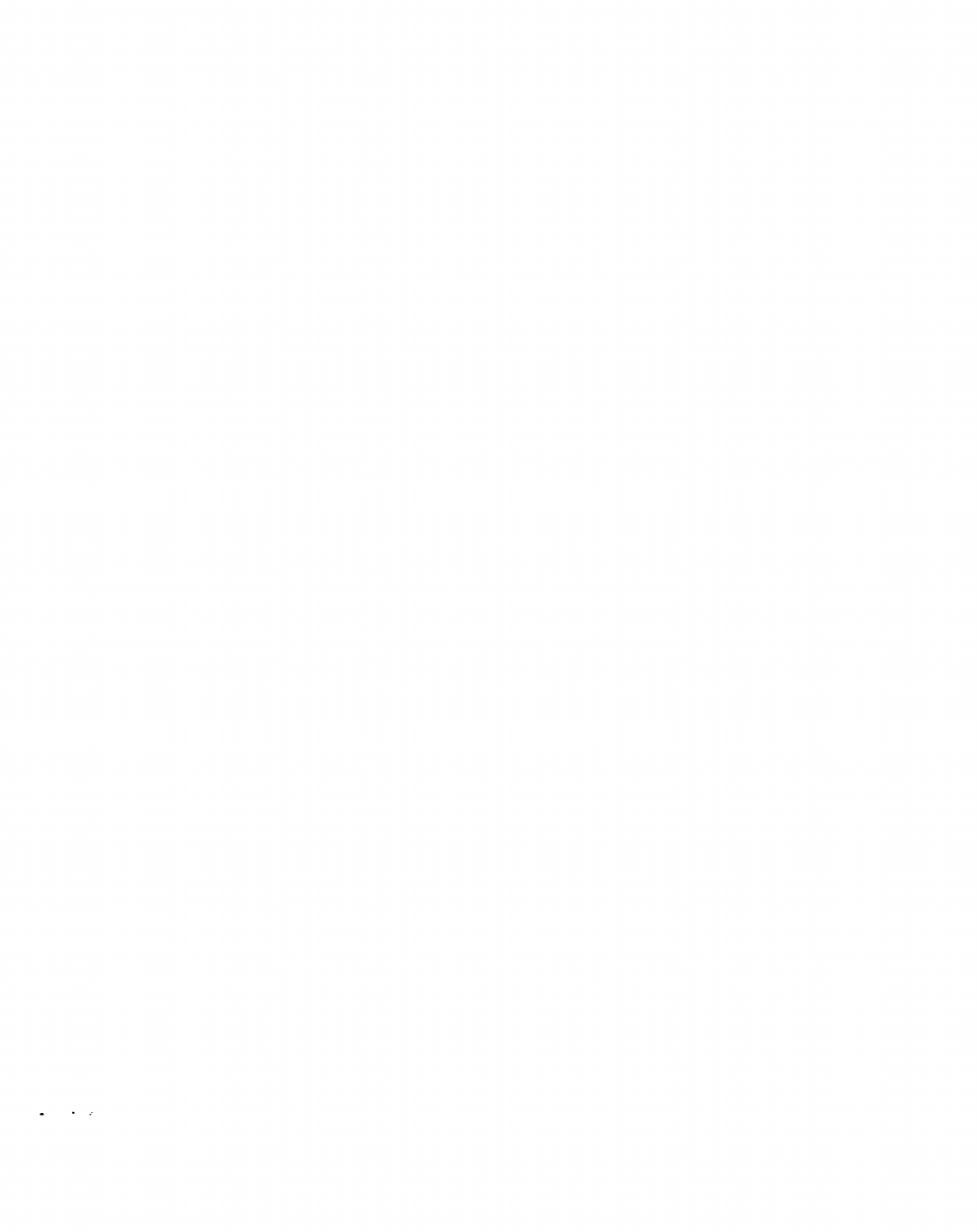From: Christopher W. Dentel, Inspector General

Subject: Allegations Regarding Misappropriation of Funds and False Official Statements

The subject of the investigation resigned rather than be questioned regarding the alleged misappropriation of funds. As DoJ had already declined criminal jurisdiction over the case, this office had no jurisdiction over the member once he resigned. Preliminary investigation had indicated that it was more likely than not that the subject committed the offenses alleged. Complaint dismissed for lack of jurisdiction.

 $\text{Int}_d(f) \subseteq \text{Int}_d$ 

~.DENTEL Office of the Inspector General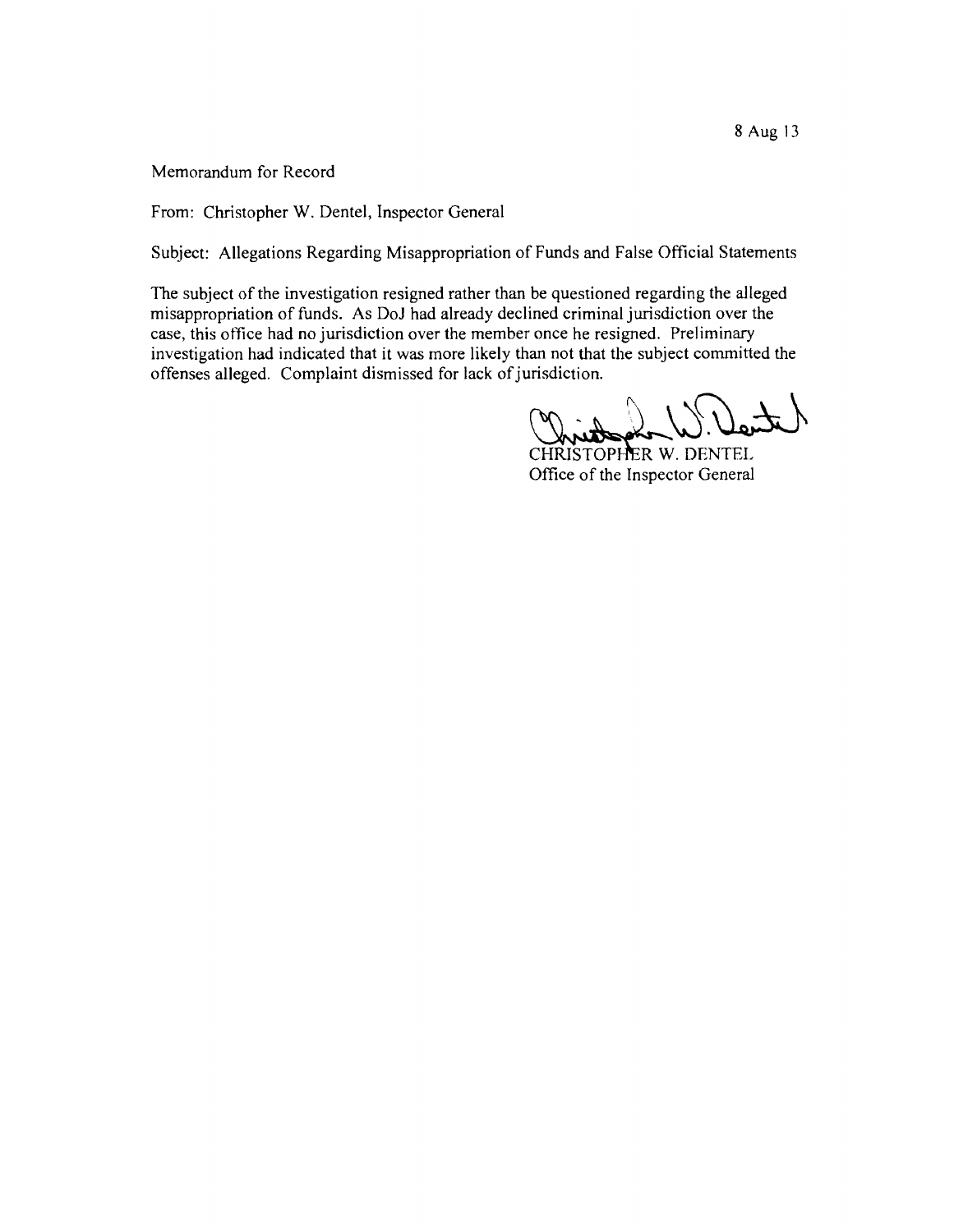From: Christopher W. Dentel, Inspector General

Subject: Allegation of Reprisal

Preliminary investigation determined that this was a matter between a non-governmental, noncontractor employee and his employer.

Neither the OIG nor CPSC have jurisdiction over this matter.

is matter.<br>
CONTRESTOPHER W. DENTEL<br>
Office of the Inspector General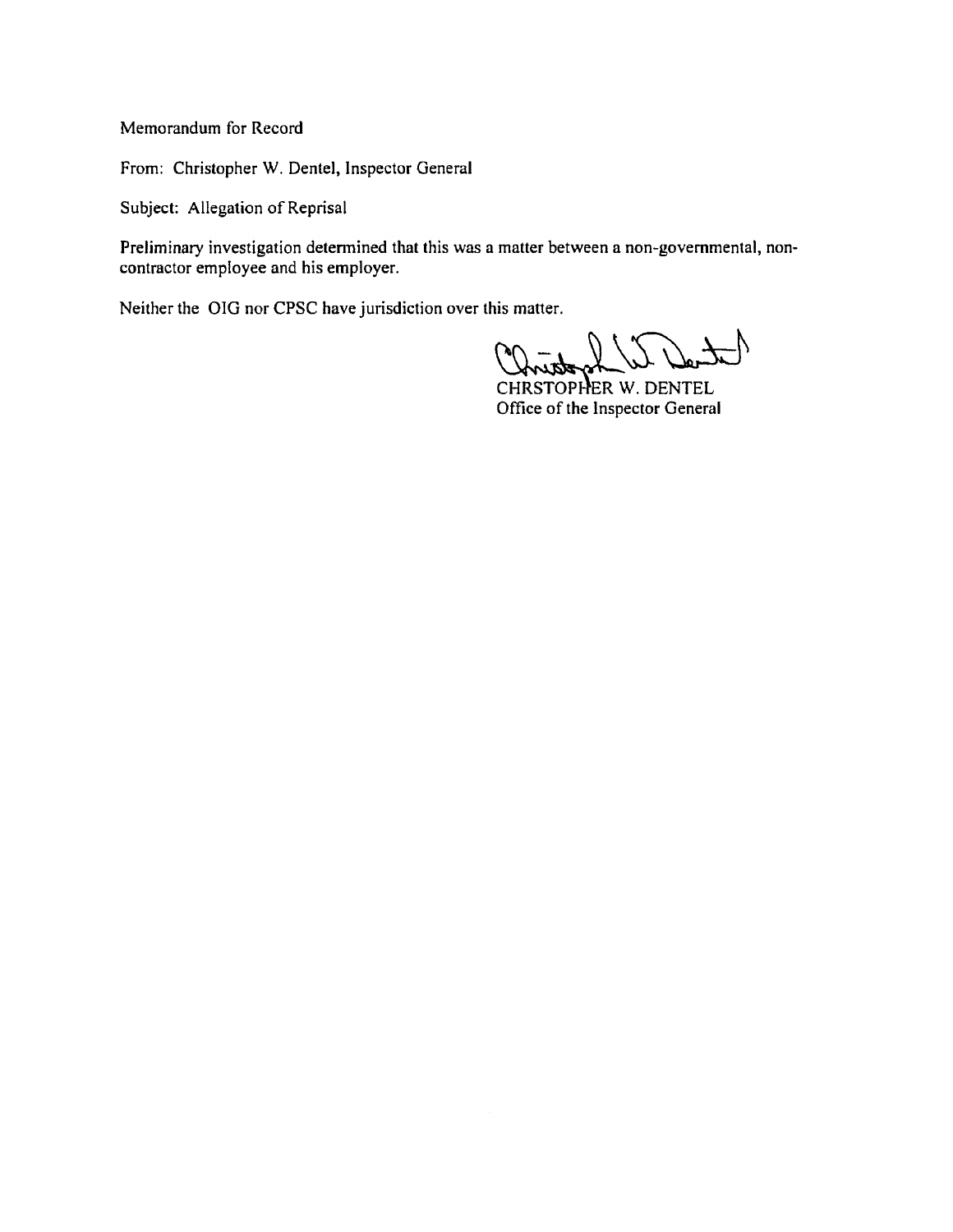From: Christopher W. Dentel, Inspector General

Subject: Allegations of Misconduct by CPSC Employees

Preliminary investigation determined that the alleged misconduct did not fit the traditional definition of "fraud, waste, abuse, or mismanagement" as applied to OIG operations.

However, the complainant has stated a prima facie case for conduct unbecoming a Federal employee. As this office does not have jurisdiction over this offense the complaint was transferred to agency management for further action.

CONTROL WALL

Office of the Inspector General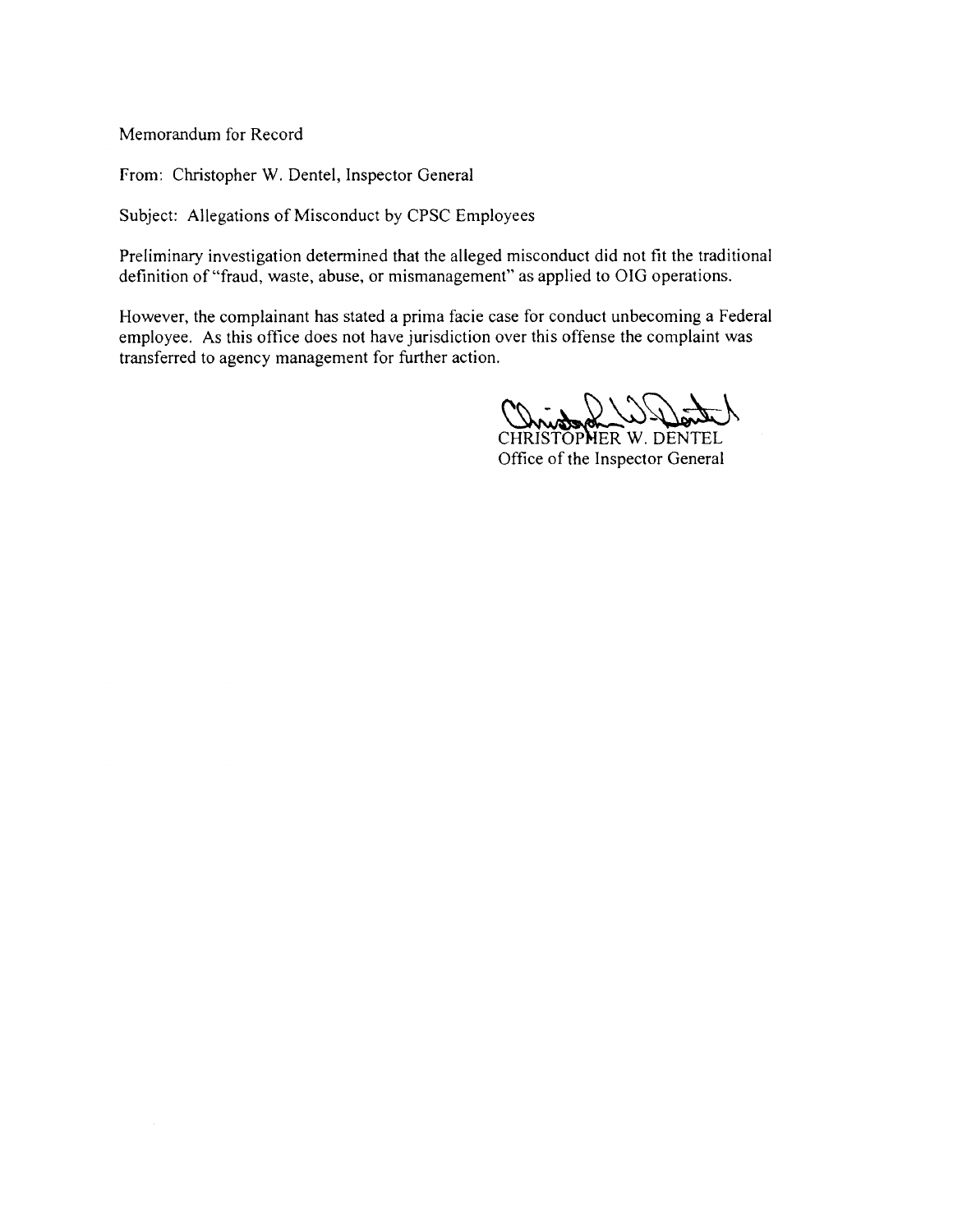From: Christopher W. Dentel, Inspector General

Subject: Allegation of Employee Misconduct

Preliminary investigation determined that this was a matter of employee misconduct more closely related to the mission of the agency than to the mission of the OIG.

Matter was transferred to agency management.

Christophe W. Dente

 $\overline{\phantom{a}}$